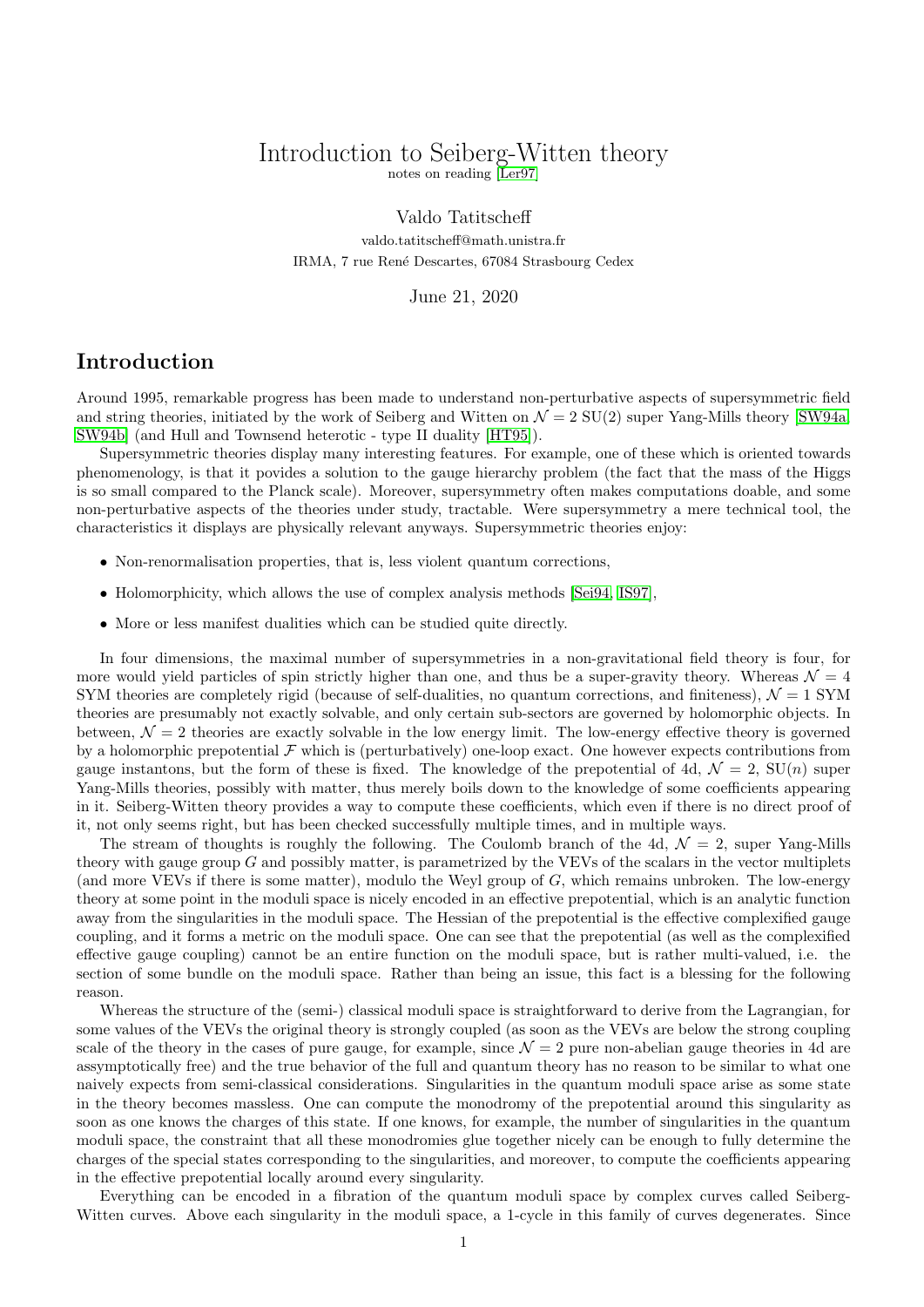the prepotential is the integral of some periods on the curves, its monodromies can be computed using the Picard-Lefschetz formula. Moreover, since the periods satisfy Picard-Fuchs differential equations whose solutions are known in terms of hypergeometric functions, one gets the instanton coefficients appearing in the prepotential, completely explicitely.

In what follows we focus on pure SU(2) gauge super Yang Mills theory, which corresponds to the case originally studied by Seiberg and Witten [?].

## 1 The semi-classical theory of  $\mathcal{N} = 2$ , SU(2) Yang-Mills Theory

The UV fields of pure  $\mathcal{N} = 2$  SYM are  $\mathcal{N} = 2$  vector multiplets  $\Psi^i$  in the adjoint representation of  $G = SU(2)$ . In  $\mathcal{N}=1$  language, eahc of them contains a vector multiplet  $W^i_\mu$  and chiral multiplet  $\Phi^i$ . On shell, the former describes a gauge field  $A^i_\mu$  and a gluino  $\lambda^i$ , and the latter, a fermion  $\psi^i$  and a complex scalar  $\phi^i$ . The scalar  $\phi = \phi^i \sigma_i$  (the  $\sigma_i$  are the Pauli matrices) enters a potential  $V(\phi) = \text{Tr}[\phi, \phi^\dagger]$ . Along the direction  $\phi = a\sigma_3$  the latter is identically zero, thus there is (classically, at least) a complex line of inequivalent vacua, parametrised by the gauge invariant function  $u(a) = \text{Tr} \phi^2 = 2a^2$  (which is the quadratic Casimir of SU(2).)

Any non-zero a triggers the spontaneous breaking of  $SU(2)$  to  $U(1)$ , however the Weyl group of  $SU(2)$  (which is the remnant of the gauge transformations after the symmetry breaking) acts as  $a \mapsto -a$  and hence the gauge invariant Casimir is a better coordinate (than a itself) on the moduli space of vacua  $\mathcal{M}_c$ . The latter is the complex line introduced above, compactified to  $\mathbb{P}^1(\mathbb{C})$ .

The goal of Seiberg and Witten is to derive the effective low-energy description of the theory, obtained (outside a neighbourhood of  $0 \in \mathcal{M}_c$  by integrating out the massive non-abelian gauge bosons  $W^{\pm}$ , which yields an action that only involves the neutral massless  $W^0$ . The point 0 is singular since the  $W^{\pm}$  become massless there, at least classically.

Pure  $\mathcal{N} = 2$  SYM in four dimensions is asymptotically free. At energies far above the scalar VEV a, the masses of the gauge bosons are neglectable, and below a, one is left with an effective  $U(1)$  theory with vanishing  $\beta$  function. Hence, around  $\infty \in \mathcal{M}_c$ , one is in the (semi-classical) weak-coupling region, while close to  $0 \in \mathcal{M}_c$  one certainly is at strong coupling, since there is a dynamically generated scale  $\Lambda > 0$  at which the perturbatively renormalised coupling blows up.

Thanks to supersymmetry, the low-effective energy lagrangian of  $\mathcal{N} = 2$  SU(2) SYM is completely encoded in a holomorphic prepotential  $\mathcal{F}$ :

$$
\mathcal{L} = \frac{1}{4\pi} \text{Im} \left[ \int d^4\theta K(A, \bar{A}) + \frac{1}{2} \int d^2\theta \sum \tau(A) W^{\alpha} W_{\alpha} \right],
$$

where  $A\sigma_3 := \Phi$ , and with:

$$
K(A, \bar{A}) = \frac{\partial \mathcal{F}(A)}{\partial A} \bar{A} \quad ; \quad \tau(A) = \frac{\partial^2 \mathcal{F}(A)}{\partial A^2}
$$

The bosonic part of this lagrangian reads:

<span id="page-1-0"></span>
$$
\mathcal{L} = \text{Im}(\tau)\{\partial a\partial \bar{a} + FF\} + \text{Re}(\tau)F\tilde{F} + \dots \tag{1}
$$

.

from which one sees that

$$
\tau(a) := \frac{\Theta(a)}{\pi} + \frac{8\pi i}{g^2(a)}
$$

is the complexified effective gauge coupling.

In [\[Sei88\]](#page-8-6) Seiberg shows that  $\mathcal{F}(A)$  is necessarily of the form:

<span id="page-1-1"></span>
$$
\mathcal{F}(A) = \frac{1}{2}\tau_0 A^2 + \frac{i}{\pi} A^2 \log\left[\frac{A^2}{\Lambda^2}\right] + \frac{1}{2\pi i} A^2 \sum_{l=1}^{\infty} c_l \left(\frac{\Lambda}{A}\right)^{4l},\tag{2}
$$

where the terms in this sum are respectively the bare term, one-loop effects and instanton effects. For  $A_{\vert \Theta=0} = a > \Lambda$ , the instanton sum converges and the physics is dominated by the semi-classical one-loop effects.

As explained in the introduction, Seiberg-Witten theory gives a prediction for the value of the coefficient  $c_l$  of the instanton sum. This implies infinitely many predictions for zero momentum correlators between  $a$  and gauginos in a non-trivial instanton background, which are topological invariants of the four-manifold one is working with, and related to Donaldson invariants (see [\[Wit88,](#page-8-7) [Wit94\]](#page-8-8)).

The importance of the global properties of  $\tau$  and F. Neither  $\tau$  nor F are well defined globally, but they are multi-valued sections of some bundle over the moduli space. Indeed, from the generic form of  $\mathcal F$  one sees that around  $\infty \in \mathcal{M}_c$ ,  $\tau = c^{\underline{t}} + \frac{2\pi i}{\pi} \log \left[ \frac{u}{\Lambda^2} \right] +$  single-valued. Because of the branch cut of the log, winding once around  $\infty$  in  $\mathcal{M}_c$  shifts  $\tau$  to  $\tau - 4$ . Since

$$
\tau(a) := \frac{\Theta(a)}{\pi} + \frac{8\pi i}{g^2(a)} ,
$$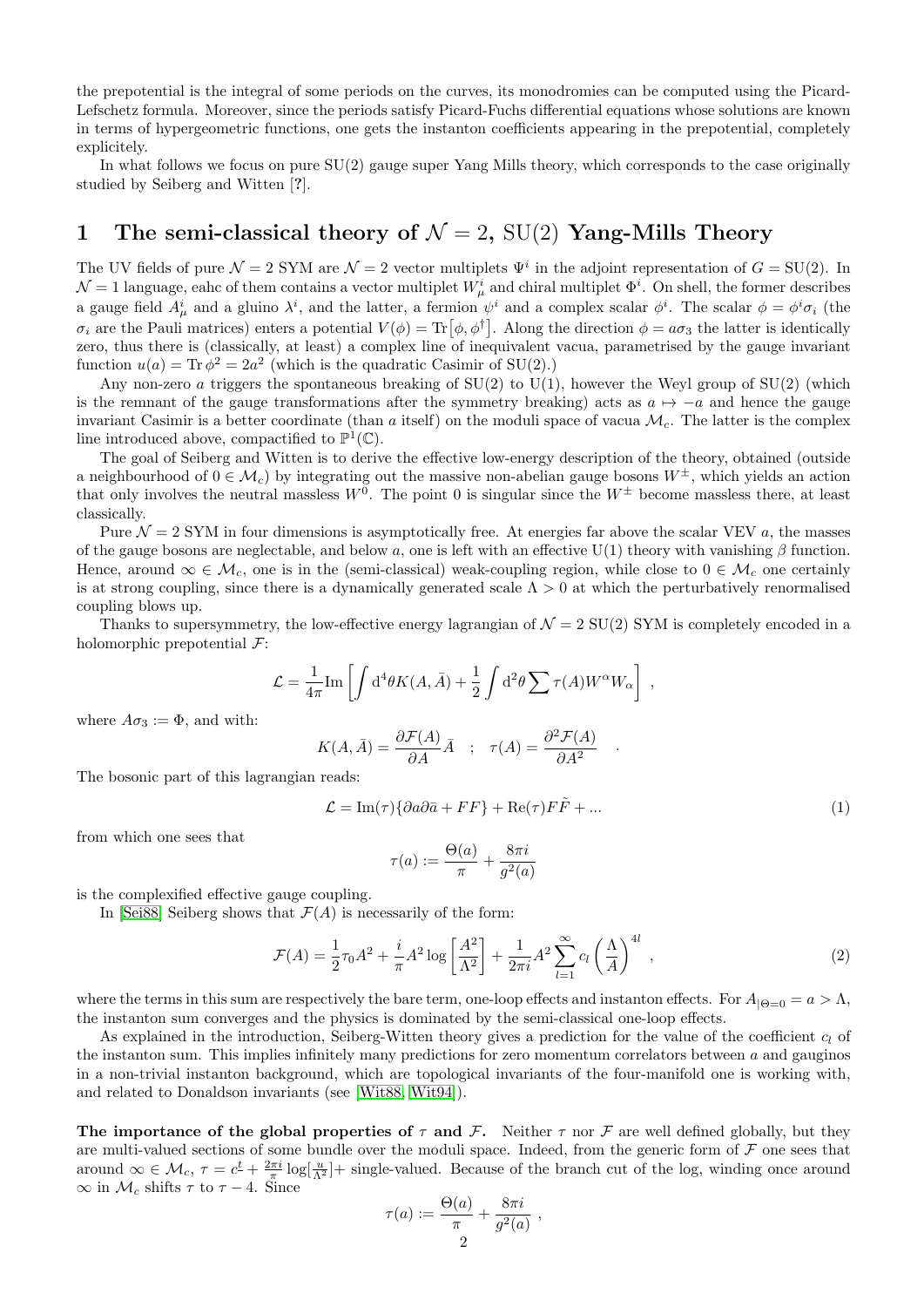this shift however corresponds to an irrelevant shift of the theta angle. Another way to see that  $\tau$  cannot be globally defined, is that because of Eq. [1,](#page-1-0)  $\text{Im}(\tau)$  defines a metric on  $\mathcal{M}_c$ , and unitarity imposes its strict positivity everywhere on  $\mathcal{M}_c$ . However, Im( $\tau$ ) is harmonic, and hence cannot have a minimum if non-constant and globally defined.

## 2 The quantum moduli space

The structure of moduli space is expected to be modified by quantum effects, and the "true", quantum moduli space  $\mathcal{M}_q$  can be (and actually is) different than the classical moduli space  $\mathcal{M}_c$ , because of these quantum corrections. While  $\mathcal{M}_q$  is still parametrized by the VEV a (and thus has the same topology as  $\mathcal{M}_c$ ) the singularities are typically expected to differ, especially in the strong coupling region where the quantum corrections are not subleading. Around ∞, the physics is dominated by the semi-classical approximation. Seiberg and Witten argue that there must be two singularities at finite values of  $a \in \mathcal{M}_q$ , located at  $u = \pm \Lambda^2$  ( $\Lambda$  is still the dynamically generated scale) (and none at  $0 \in \mathcal{M}_q$ .

While it is difficult to derive this statement rigorously, some points make this ansatz very compelling.

- The fact that there is no singularity at  $0 \in \mathcal{M}_q$  (hence, that there is no extra massless gauge field as  $W^{\pm}$ in the full quantum theory) is consistent with the fact that there is no  $R$ -current in the theory, whereas a superconformal theory with massless gauge bosons would have one.
- The global R-symmetry acts as  $u \mapsto -u$ , and one can appreciate the fact that the set of singularities is invariant under this transformation.
- The corresponding  $\mathcal{N} = 1$  theory (which is obtained by adding a mass term for  $\Phi$  in the Lagrangian) has exactly two vacua, since it is known that the Witten index  $\text{Tr}(-1)^F$  is n for  $\mathcal{N}=1$ , SU(n) SYM. Hence one expects only two singularities in  $\mathcal{M}_q$  (at finite u's).

As usual, one expects the singular points in  $\mathcal{M}_q$  to be the locus at which some particles (which are not gauge bosons) become massless. Motivated by 't Hooft ideas on confinement [\[tH81\]](#page-8-9), Seiberg and Witten postulate that at these singularities certain 't Hooft-Polyakov monopoles become massless.

**Intermezzo on BPS states.** The  $\mathcal{N} = 2$ ,  $d = 4$  super-algebra has a complex central charge  $Z = U + iV$ , where:

$$
\{Q_{\alpha i}, \bar{Q}_{\beta,j}\} = \delta_{ij}\gamma^{\mu}_{\alpha\beta}P_{\mu} + \delta_{\alpha\beta}\epsilon_{ij}U + (\gamma_5)_{\alpha\beta}\epsilon_{ij}V . \tag{3}
$$

The mass of every state in the theory has to exceed the absolute value of its central charge. This inequality is called BPS bound:  $m^2 \geq |Z|^2$ , and is saturated by a particular class of excitations, called BPS states. These preserve half of the supersymmetries. BPS states are protected against quantum corrections, in the sense that if a state indeed saturates this bound classically, then it does as well in the quantum theory.

In  $\mathcal{N} = 2$  SYM theory with gauge group SU(2), the central charge is given by  $Z = qa + ga_D$ , where q (resp., g) is the electric (resp, magnetic) charge of the state under consideration  $(a<sub>D</sub>)$  is the magnetic dual to the Higgs field a. It belongs to the  $\mathcal{N}=2$  vector multiplet  $(W_{\alpha,D}, \Phi_D^i)$  that contains the dual, magnetic, photon  $A_D^{\mu}$ ).

The study of the electric-magnetic transformations shows that  $a_D = \frac{\partial}{\partial a} \mathcal{F}(a)$  (see [\[SW94a,](#page-8-1) [SW94b\]](#page-8-2)).

At  $u = \pm \Lambda^2 \in \mathcal{M}_q$ , one has  $a \neq 0$  but  $a_D = 0$ , hence a hypermultiplet with charges  $(g, q) = (\pm 1, 0)$  is massless. On the other hand, in the exact theory,  $u = 0$  would not imply  $a = 0$ . Were it true, no gauge boson (which has charges  $(0, \pm 2)$ ) would become massless at  $u = 0$  (the relation  $u = 2a^2$  is classical and can only hold approximatively around  $\infty \in \mathcal{M}_q$ , i.e in the weak-coupling region), which is something we want.

Some last remarks. In the semi-classical, "electric" region near  $\infty \in \mathcal{M}_q$ , the variable a is a good coordinate. One has an appropriate low-energy lagrangian, and the instanton sum converges well. However, if one tries to extend  $\mathcal F$  to a region outside of the convergence domain of the instanton sum, Equation [2](#page-1-1) does not really makes sense anymore. The resummation of the instanton terms yields another form of the lagrangian which converges well in another region of  $\mathcal{M}_q$ . Near  $u = \Lambda^2$  one expects for example the following dual prepotential, which converges well near  $a_D = 0$ :

<span id="page-2-0"></span>
$$
\mathcal{F}_D(a_d) = \frac{1}{2}\tau_0^D a_D^2 - \frac{i}{4\pi}a_D^2 \log\left[\frac{a_D}{\lambda}\right] - \frac{1}{2\pi i}\Lambda^2 \sum_{l=1}^{\infty} c_l^D \left(\frac{ia_D}{\Lambda}\right)^l \tag{4}
$$

Near  $u = -\Lambda^2$ , one expects something similar to what happens near  $u = \Lambda^2$  because of the  $u \mapsto -u$  symmetry, and it turns out that to obtain the prepotential one merely has to replace  $a_D$  in  $\mathcal{F}_D(a_D)$  by  $a_D - 2a$  in Equation [4.](#page-2-0)

The quantum moduli space is divided in three regions, each of them containing a singular point, and coming together with a natural coordinatem, in terms of which the prepotential is expressed. Now, one wants to determine the unknown coefficients in the prepotentials from the assumptions that govern the local physics in each patch, i.e. the coefficient of the logarithm (which encodes one-loop effects). The main point of Seiberg-Witten theory is that patching together the local descriptions in a globally consistent way completely fixes the theory.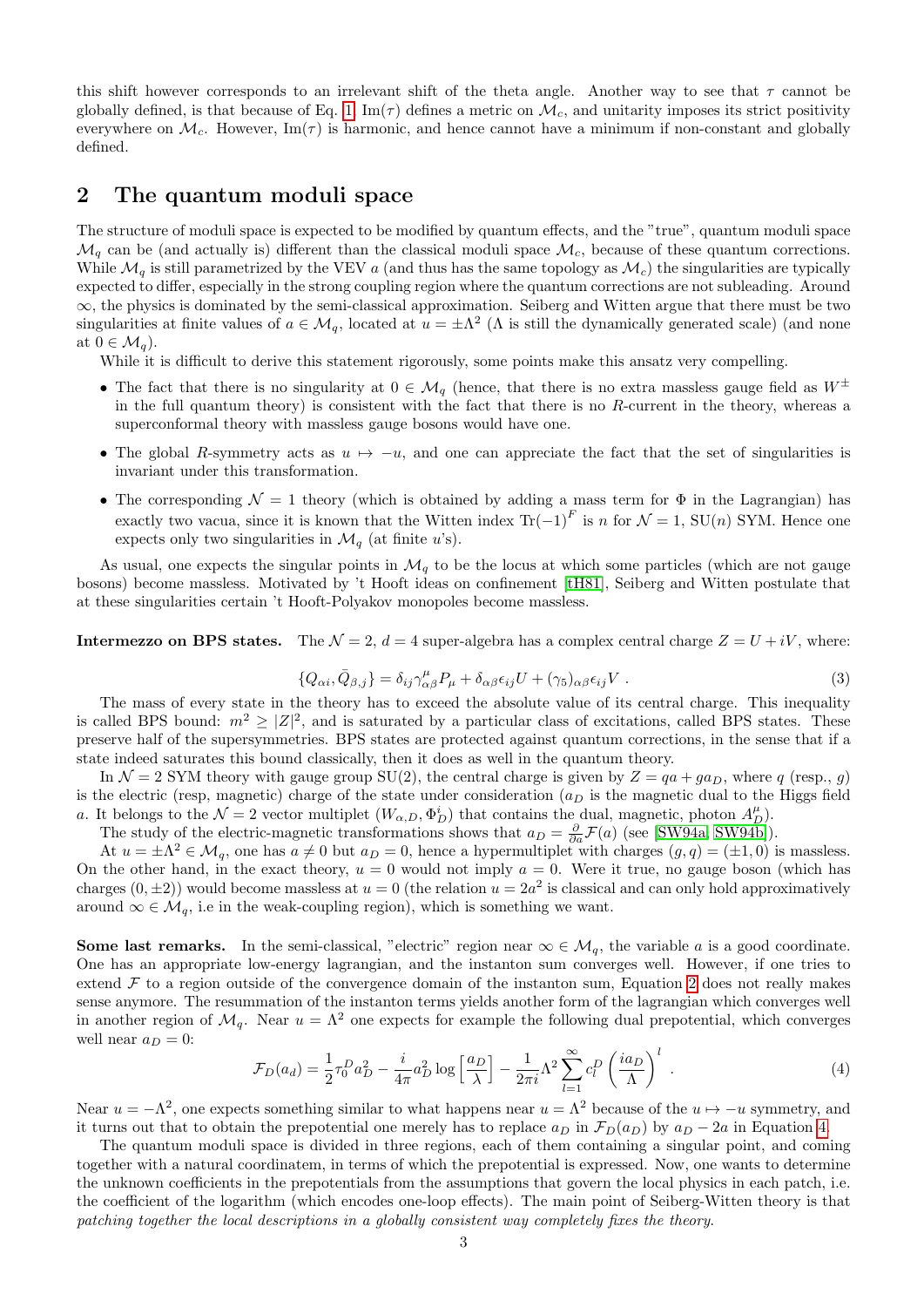#### 3 From the monodromy to the spectral curve

The one-loop term determines the monodromy M as one goes around a singularity in  $\mathcal{M}_q$ . In the semi-classical region near infinity (for which one most easily grasps what is going one):

$$
\left(\begin{array}{c} a_D(u) \\ a(u) \end{array}\right) \simeq \left(\begin{array}{c} \frac{i}{\pi} \sqrt{2u} \log(u/\Lambda^2) \\ \sqrt{u/2} \end{array}\right) , \qquad (5)
$$

since classically  $u = 2a^2$ , hence the monodromy matrix around  $M_{\infty}$  is:

$$
M_{\infty} = \left(\begin{array}{cc} -1 & 4\\ 0 & -1 \end{array}\right) \tag{6}
$$

On general grounds, one knows that the monodromy around a singularity where a dyon with charges  $(q, q)$ becomes massless is:

<span id="page-3-1"></span>
$$
M^{(g,q)} = \begin{pmatrix} 1+qg & q^2 \\ -g^2 & 1-gq \end{pmatrix} \tag{7}
$$

This formula can (and will) be derived later from the Picard-Lefschetz formula for vanishing cycles.

The global consistency condition which arises as one glues together the different patches of  $\mathcal{M}_q$  is  $M_{\Lambda^2}M_{-\Lambda^2}$  =  $M_{\infty}$ . Up to an irrelevant conjugacy, there is a unique solution for this equation with the prescribed form of the  $M_{\pm\Lambda^2}$ , which is  $M_{\Lambda^2} = M^{(1,0)}$  and  $M_{-\Lambda^2} = M^{(1,-2)}$  (cf. [\[FMO](#page-8-10)<sup>+</sup>97]).

Solving the monodromy problem means finding multi-valued functions  $a(u)$  and  $a_D(u)$  displaying the required monodromies around the singularities, and such that  $\tau = \partial_a a_D$  has a strictly positive imaginary part. This is a typical Riemann-Hilbert problem. There are two complementary approaches to this problem: the first one is to consider a and  $a_D$  as solutions of a differential equation with regular singular points, and the other is to view a and  $a_D$  as some period integrals related to an auxiliary spectral surface. The interest of the first approach is to yield explicit expressions, while the second gives a nice geometric intuition about the monodromy conditions.

It turns out that the group generated by  $M_{\Lambda^2}$ ,  $M_{-\Lambda^2}$  and  $M_{\infty}$  is the Hecke subgroup  $\Gamma_0(4)$  of the modular group  $SL_2(\mathbb{Z})$ , and thus one learns that the quantum moduli space  $\mathcal{M}_q$  is  $\mathbb{H}/\Gamma_0(4)$ . The group  $\Gamma_0(4)$  represents the quantum symmetries of the theory, and acts on the gauge coupling  $\tau = \frac{\partial a_D(u)}{\partial a(u)} \mapsto \frac{a\tau+b}{c\tau+d}$ . Since  $S : \tau \mapsto -1/\tau$  does not belong to  $\Gamma_0(4)$  one sees that  $\mathcal{N}=2$  SYM with gauge group SU(2) is not invariant under the usual strong-weak duality.

The spectral curve. Motivated by the appearance of the modular group, one is tempted to formulate the monodromy problem in terms of a special class of complex tori, whose moduli space is exactly  $\mathcal{M}_q$ . Such a family can for example be chosen as the curves defined by the equation:

<span id="page-3-0"></span>
$$
\text{(2)} \qquad : \qquad y^2 = (x^2 - u^2)^2 - \Lambda^4 = \prod_{i=1}^4 (x - e_i(u, \Lambda)) \; . \tag{8}
$$

One interprets  $\tau$  as the period matrix of this family, which naturally implies that Im( $\tau$ ) > 0 by virtue of Riemann's second bilinear relation. As such  $\tau$  is the ratio  $\bar{\omega}_D(u)/\bar{\omega}(u)$  of period integrals, where  $\bar{\omega}_D(u) = \int_{\beta} \omega$  and  $\bar{\omega}(u) = \int_{\alpha} \omega$ , with  $\omega$  the holomorphic differential  $\omega = \frac{1}{2\pi} \frac{dx}{y(x,u)}$ . The ansatz  $\bar{\omega}_D(u) = \frac{\partial a_D(u)}{\partial u}$  and  $\bar{\omega}(u) = \frac{\partial a(u)}{\partial u}$  would imply  $\tau = \partial_a a_D$  hence one is expecting to get  $a_D(u)$ ,  $a(u)$  and hence  $\mathcal{F} = \int_a a_D(u)$  by integrating periods. One can otherwise directly write  $a_D(u) = \int_{\beta} \lambda_{SW}$  and  $a(u) = \int_{\alpha} \lambda_{SW}$  where  $\lambda_{SW} = \frac{1}{2\pi}x^2 \frac{dx}{y(x,u)}$  is the Seiberg-Witten differential a particular meromorphic one-form.

Vanishing cycles and BPS states. The monodromy of the periods reflects the monodromy of the 1-cycles  $\alpha$ and  $\beta$ , thus one needs to study how these cycles transforms as one loops around a singularity in  $\mathcal{M}_q$ . The modular curves defined in Equation [8](#page-3-0) are double covers of  $\mathbb{C}$ , with branching points the  $e_i$ 's. The expressions of the latter are  $e_1 = -\sqrt{u + \Lambda^2}$ ,  $e_2 = -\sqrt{u - \Lambda^2}$ ,  $e_3 = \sqrt{u - \Lambda^2}$  and  $e_4 = \sqrt{u + \Lambda^2}$ .

The singularities in  $\mathcal{M}_q$  arise as the torus degenerates (i.e., as two  $e_i$  coalesce). This translates into the vanishing of the discriminant  $\prod_{i < j} (e_i - e_j)^2 = (2\Lambda)^8 (u^2 - \Lambda^4).$ 

- As  $u \to \Lambda^2$ ,  $e_2$  and  $e_3$  are exchanged, and the cycle  $\beta$  degenerates.
- As  $u \to -\Lambda^2$ ,  $e_1$  and  $e_4$  are exchanged, and the cycle  $\beta 2\alpha$  degenerates.
- As  $\Lambda^2/u \to 0$ ,  $e_1$  and  $e_2$  are exchanged, as well as  $e_3$  and  $e_4$ .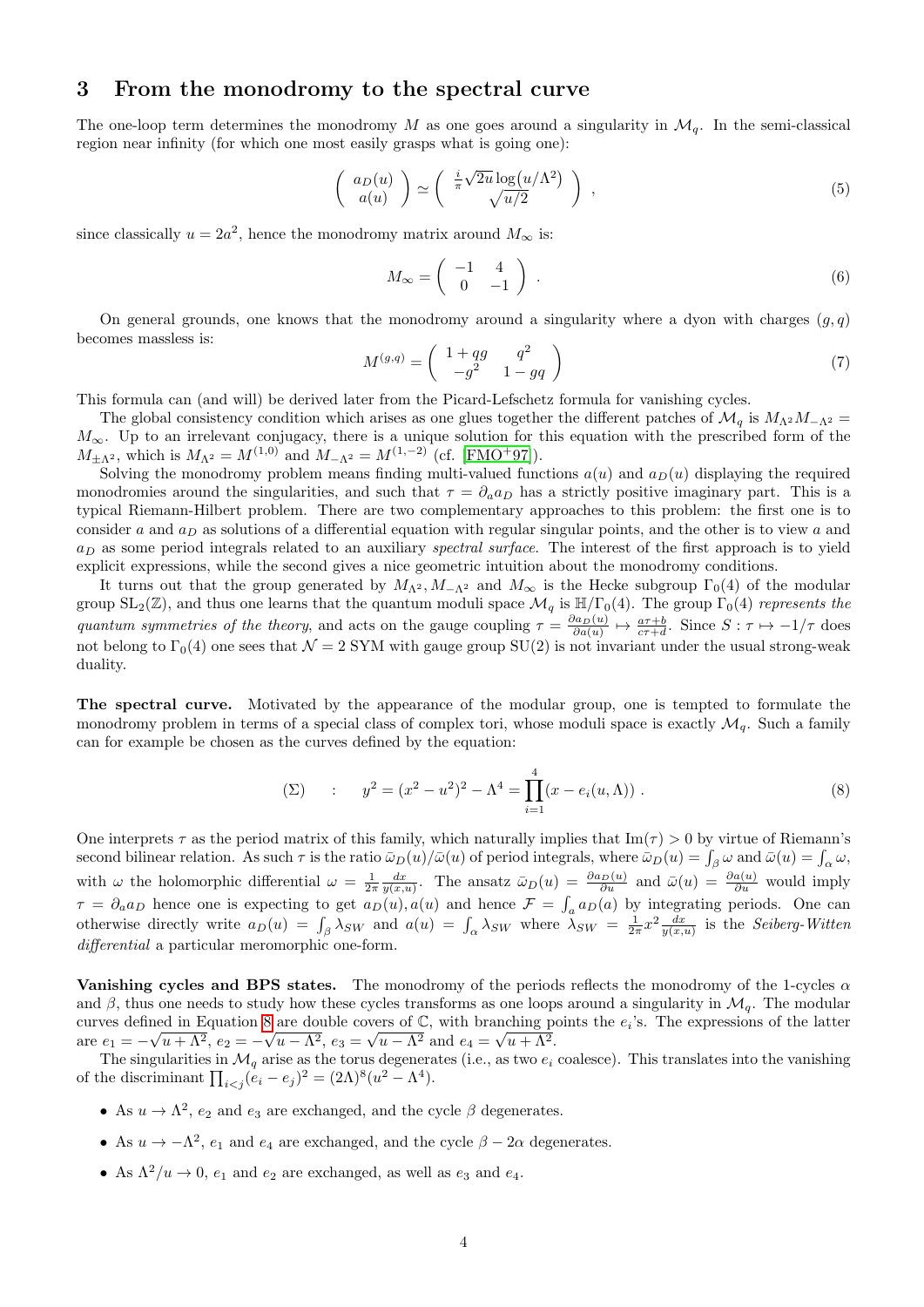

Figure 1: Configuration of the branched cover  $\Sigma_1 \to \mathbb{P}^1(\mathbb{C})$  with a choice of a basis  $(\alpha, \beta)$  of  $H_1(\Sigma, \mathbb{Z})$ 

One can see that a loop around  $u = \Lambda^2$  in  $\mathcal{M}_q$  results in the exchange of  $e_2$  and  $e_3$ , and therefore the cycle  $\alpha$ becomes  $\alpha - \beta$ , while the cycle  $\beta$  remains unchanged. Looping around  $u = \Lambda^2$  in  $\mathcal{M}_q$  transforms  $\beta$  in  $-\beta + 4\alpha$  and  $\alpha$  in  $-\beta + 3\alpha$ . Hence on the vector  $\begin{pmatrix} \beta & \beta \\ 0 & \beta \end{pmatrix}$ α ) the monodromy acts as:

$$
M_{\Lambda^2} = M^{(1,0)} = \begin{pmatrix} 1 & 0 \\ -1 & 1 \end{pmatrix}
$$
;  $M_{-\Lambda^2} = M^{(1,-2)} = \begin{pmatrix} -1 & 4 \\ -1 & 3 \end{pmatrix}$ 

A loop around a singularity in  $\mathcal{M}_q$  exchanges the branch points  $e_i(u)$  along paths  $\nu$  which shrink to zero as  $e_i \leftrightarrow e_j$ . Such paths are called *vanishing cycles* and play an important role for the properties of BPS states. Often, features of the BPS spectrum of a theory can be encoded in the homology of an appropriate auxiliary surface X as in the theory of spectral networks [?].

Let us consider a path  $\nu$  vanishing at a singularity in  $\mathcal{M}_q$ , and with expression  $\nu = g\beta + q\alpha$  is some fixed basis  $(\alpha, \beta)$  of  $H^1(\Sigma, \mathbb{Z})$ . If  $\lambda_{SW}$  behaves (nicely enough) there, then:

$$
0 = \int_{\nu} \lambda_{SW} = g \int_{\beta} \lambda_{SW} + q \int_{\alpha} \lambda_{SW} = ga_D + qa = Z , \qquad (9)
$$

so that at this singularity there is a massless BPS state with (magnetic, electric) charges equal to  $(q, q)$ . In other words, the quantum numbers of massless state are the coordinates in homology of the vanishing cycle. Under a change of basis in  $H_1(\Sigma, \mathbb{Z})$ , the charges changes as well. These tranformations encode dualities of the theory. The homological intersection number  $\nu_i \circ \nu_j = g_i q_j - g_j q_i$  remains invariant. The fact that it is an integer corresponds the Dirac-Zwanziger quantization condition for the possible electric and magnetic charges.

Moreover, two states that are local one to another if and only if their corresponding vanishing cycles have zero intersection (see 't Hooft's paper Nucl. Phys. B190 (1981) 455). For example the monopole of charges  $(1,0)$ , the dyon of charges  $(1, -2)$  and the massive  $W^{\pm}$  of charges  $(0, -2)$  are mutually non-local and hence do not fit in a single local Lagrangian.

There is a closed formula for the monodromy around a singularity corresponding to a vanishing cycle  $\nu$ :

$$
M_{\nu}: H_1(\Sigma, \mathbb{Z}) \rightarrow H_1(\Sigma, \mathbb{Z})
$$
  

$$
\gamma \rightarrow \gamma - (\gamma \circ \nu)\nu
$$
 (10)

It is Picard-Lefschetz formula, and induces in particular Equation [7.](#page-3-1)

#### 4 BPS spectrum

We have seen evidence supporting the fact that the exact, quantum theory at hand contains two special BPS excitations of charges  $(\pm 1, 0)$  and  $\pm (1, -2)$ , which become massless respectively at  $u = \Lambda^2$  and  $u = -\Lambda^2$ . What about the other BPS states in the theory?

The charge labels  $(g, q)$  are ambiguous. For example, looping around  $\infty \in \mathcal{M}_q$  changes the charges  $(g, q)$  to  $(-g, -q-4g)$  since:

$$
M_{\infty}M^{(g,q)}M_{\infty}^{-1} = M^{(-g,-q-4g)}.
$$
\n(11)

In [\[Wit79\]](#page-8-11), Witten explains how the electric charge of a dyon changes as the vacuum angle Θ varies.

The monodromy can be induced by arbitrarily small loops around  $\infty \in \mathcal{M}_q$ , and in particular one can judiciously choose the loops so that they remain inside the weak-coupling region. Hence, beside the massive  $W^{\pm}$  of charges  $(0, \pm 2)$ , we see that there are BPS dyons with charges  $\pm (1, 2l)$  since under shifts  $\Theta \to \Theta - 4\pi n$  for  $n \in \mathbb{N}$ , the BPS spectrum must be mapped to itself (as a whole).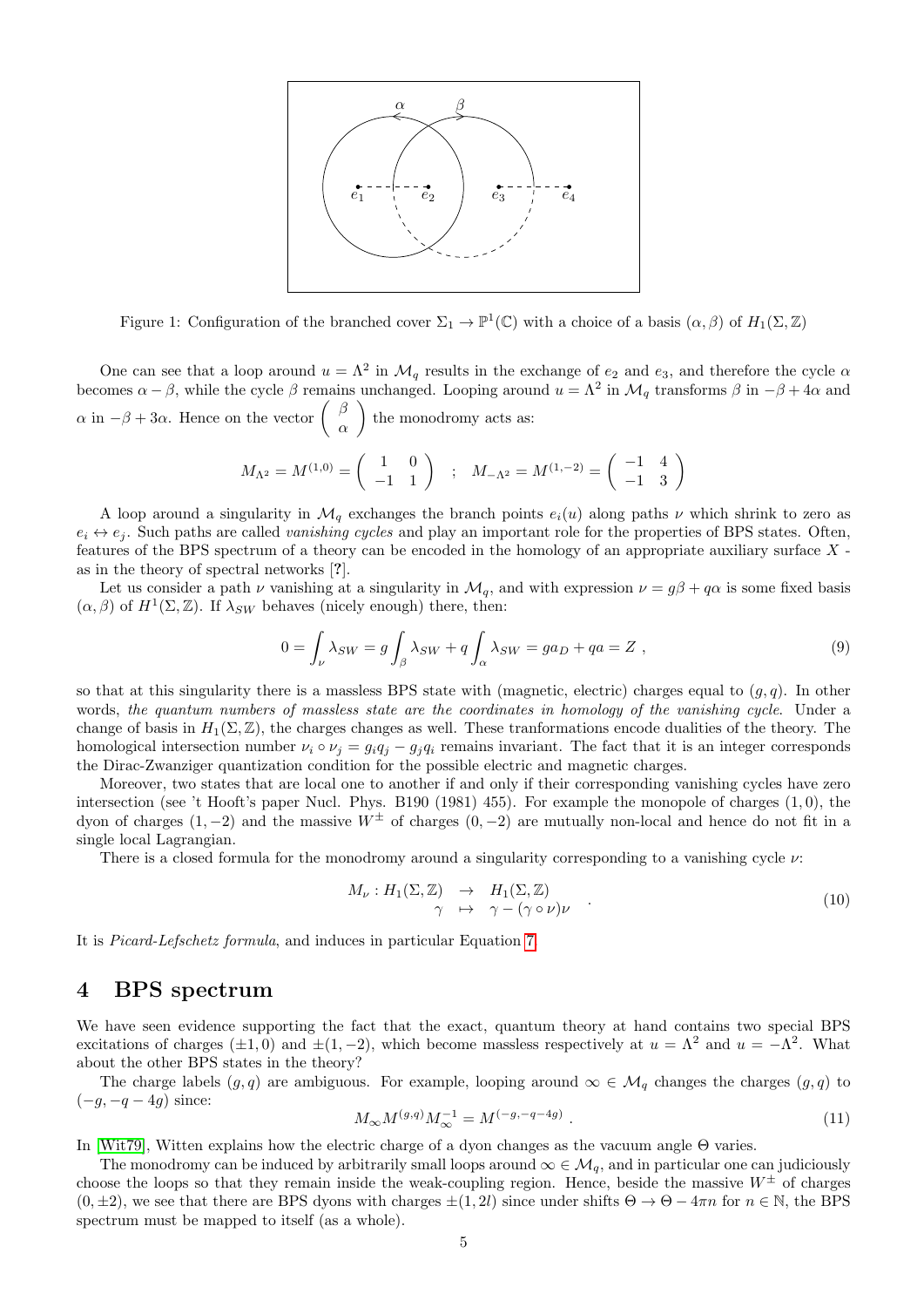An important point made in Seiberg and Witten's articles [\[SW94a,](#page-8-1) [SW94b\]](#page-8-2) is that the BPS spectrum at strong coupling is different than the one at weak coupling. This is because the moduli space decomposes in two different regions with different physics (strong coupling and weak coupling). These two regions are separated by a curve  $\mathcal C$ on which most of the semi-classical BPS states can (and do) decay. It is called a marginal line of stability, and it is defined as:

$$
\mathcal{C} = \left\{ u : \frac{a_D(u)}{a(u)} \in \mathbb{R} \right\} \tag{12}
$$

It is (nearly) an ellipse which goes through the singular points  $u = \pm \Lambda^2$ . This latter fact is not a surprise since massless BPS states satisfy  $ga_D + qa = 0$  (hence  $a_D/a \in \mathbb{R}$ ).

Because of the branch cut of the logarithm, as one follows once C clockwise from  $u = \Lambda^2$  to itself,  $(a_D/a)(u)$ varies monotonically from −2 to 2, hence one sees that there really is an ambiguity in the definition of the electric charge of the dyon (see [\[FB96\]](#page-8-12)).

One the marginal line of stability, the lattice (or Jacobian) of the central charges  $Z = ga_D + qa$  degenerates to a line. There the BPS inequality  $|Z_{g_1+g_2,q_1+q_2}|\leq |Z_{g_1,q_1}|+|Z_{g_2,q_2}|$  is saturated, hence mass and charge conservation does not prohibit the BPS states to decay into monopoles and dyons anymore. For example, if  $a_D = \xi a$ , with  $\xi \in [0,2]$ , the gauge field with charges  $(g, q) = (0, 2)$  and  $m_{0,2} = 2|a|$  is unstable against decay into a monopole-dyon pair with  $m_{-1,2} = (2 - \xi)|a|$  and  $m_{1,0} = \xi|a|$ . It turns out that the BPS states indeed decay exactly in this manner, and it can be shown directly thanks to the study of anti-self dual strings on Riemann surfaces.

It is also proved in [\[FB96\]](#page-8-12) that the only stable BPS states in  $\mathcal{M}_q^{\text{strong}}$  are precisely the monopole and the dyon of charge  $\pm(1,-2)$ , and that the semi-classical stable BPS states in  $\mathcal{M}_q^{\text{weak}}$  consist exactly of the states mentioned above.

#### 5 Picard-Fuchs and the coefficients of the effective lagrangian

Our main goal is still to obtain the effective action explicitly. Moreover, instead of brute-forcing the computation of the period integrals, one can benefit from the fact that these periods form a system of solutions of the Picard-Fuchs equation associated with the curve  $\Sigma$ . First let us homogenise Eq. [8](#page-3-0) to:

$$
W(x, y, z, u) = (x2 – uz2)2 – z4 – y2z2 = 0,
$$
\n(13)

in which equation we have set  $\Lambda = 1$ . Now let:

$$
\Omega_1 = \int_{\gamma} \frac{1}{W} \bar{\omega} \quad ; \quad \Omega_2 = \int_{\gamma} \frac{x^2 z^2}{W^2} \bar{\omega} \quad , \tag{14}
$$

where  $\gamma$  denotes a generic two-cycle winding around the surface  $\{W=0\}$ , and  $\bar{\omega}$ , a volume form on  $\mathbb{P}^2$ . One easily computes that:

$$
\begin{cases}\n\frac{\partial}{\partial u}\Omega_1 = -\frac{2}{u^2 - 1}\Omega_2 - \frac{u}{2(u^2 - 1)}\Omega_1 \\
\frac{\partial}{\partial u}\Omega_2 = \frac{1}{8(u^2 - 1)}\Omega_1 + \frac{u}{2(u^2 - 1)}\Omega_2\n\end{cases},
$$
\n(15)

which implies a Picard-Fuchs equation  $\mathcal{L}_{PF} \Omega_1 = 0$  with Picard-Fuchs operator  $\mathcal{L}_{PF} = (\Lambda^4 - u^2) \partial_u^2 - 2u \partial_u - \frac{1}{4}$ .

Any period is a solution of this Picard-Fuchs equation, and in particular  $(\partial_u a_D(u), \partial_u a(u))$  is a solution. Let  $\alpha = \frac{u^2}{\Lambda^4}$ , and  $\theta_{\alpha} = \alpha \partial_{\alpha}$ . The Picard-Fuchs operator now is:

$$
\mathcal{L} = \theta_{\alpha} (\theta_{\alpha} - \frac{1}{2}) - \alpha (\theta_{\alpha} + \frac{1}{4})^2 , \qquad (16)
$$

which is a hypergeometric system of type  $(1/4, 1/4; 1/2)$ . See [\[KLT96\]](#page-8-13) for another (direct) derivation of a differential equation for  $(a_D, a)$ .

One can also write  $\mathcal{L}\partial_u = \partial_u \tilde{\mathcal{L}}$  with  $\tilde{\mathcal{L}} = \theta_\alpha(\theta_\alpha - \frac{1}{2}) - \alpha(\theta_\alpha - \frac{1}{4})^2$ . The sections  $a_D(u)$  and  $a(u)$  are in the kernel of this operator  $\tilde{\mathcal{L}}$ , which is the differential equation of a hypergeometric system of type  $(-1/4, -1/4, 1/2)$ . For  $|u| > |\Lambda|$ , a basis of solutions to this equation is given by:

$$
w_0(u) = \frac{\sqrt{u}}{\Lambda} \sum c(n) \left(\frac{\Lambda^4}{u^2}\right)^n \quad ; \quad w_1(u) = w_0(u) \log\left(\frac{\Lambda^4}{u^2}\right) + \frac{\sqrt{u}}{\Lambda} \sum d(n) \left(\frac{\Lambda^4}{u^2}\right)^n \quad , \tag{17}
$$

for some functions c and d of n, whose expression can be found in Leerche, hep-th/9611190.

Matching the asymptotic expansions of the period integrals, one finds

$$
a(u) = \frac{\Lambda}{\sqrt{2}} w_0(u), \quad a_D(u) = -\frac{i\Lambda}{\sqrt{2\pi}} [w_1(u) + (4 - 6\log(2))w_0(u)], \qquad (18)
$$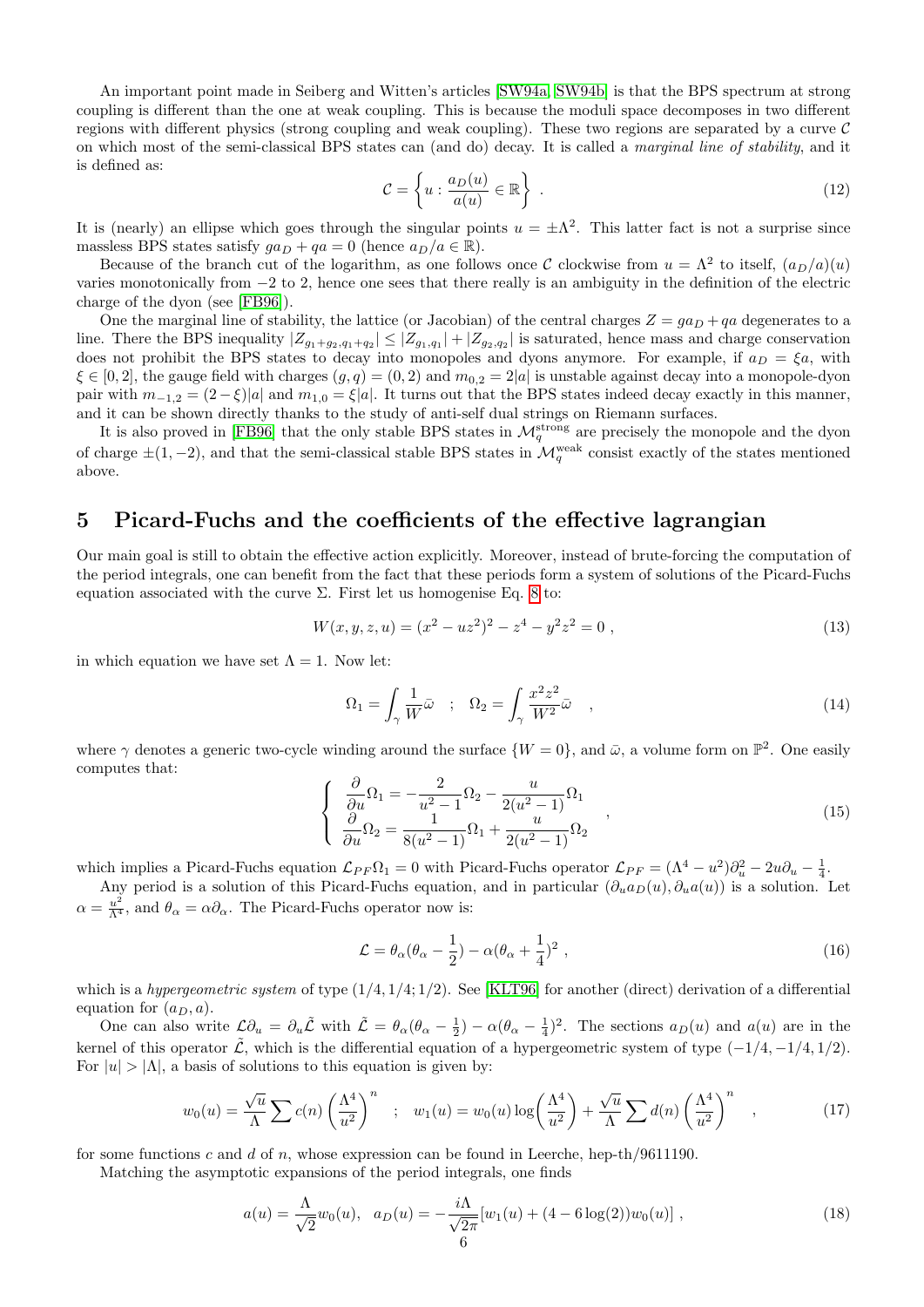hence in terms of hypergeometric functions:

$$
\begin{cases}\n a_D(\alpha) = \frac{i}{4} \Lambda(\alpha - 1)_2 F_1(3/4, 3/4, 2; 1 - \alpha) \\
 a(\alpha) = \frac{1}{\sqrt{2}} \Lambda(\alpha^{1/4})_2 F_1(-1/4, 1/4, 1; 1/\alpha)\n\end{cases} (19)
$$

Inverting  $a(u)$  (as a series) for large  $a/\Lambda$  yields:

$$
\frac{u(a)}{\Lambda^2} = 2\left(\frac{a}{\Lambda}\right)^2 + \frac{1}{16}\left(\frac{a}{\Lambda}\right)^2 + \frac{5}{4096}\left(\frac{a}{\Lambda}\right)^6 + O\left(\left(\frac{a}{\Lambda}\right)^{10}\right)
$$

After inserting this series into  $a_D(u)$  one merely needs to integrate to find:

$$
\mathcal{F}(a) = \frac{ia^2}{2\pi} \left( 2\log \frac{a^2}{\Lambda^2} - 6 + 8\log 2 - \sum_{l=1}^{\infty} c_l \left(\frac{\Lambda}{a}\right)^{4l} \right) .
$$

It has the form we want, and moreover we now have got the values of the coefficients of the instanton sum:

| $\it{c_l}$ | 95 | Ð<br>$\sqrt{2^{14}}$ | ◡<br>$\frac{2^{18}}{2^{18}}$ | 1469<br>231 | 4471<br>$5 \cdot 2^{34}$ | 40397<br>243 |
|------------|----|----------------------|------------------------------|-------------|--------------------------|--------------|

Figure 2: The first instanton coefficients

One can treat the dual magnetic semi-classical regime in an analogous way.

## A Vacuum Θ-angle

In a quantum gauge theory with gauge group  $G$  (in Hamiltonian formulation) the wave function is a functional of the gauge connection A, and the matter fields generically denoted  $\phi$ . Gauge invariance leads to a first-class constraint (of Gauss type). In flat space-time  $\mathbb{R}^{1,3}$ , the gauge transformations are smooth functions

$$
U: \mathbb{R}^3_{\text{space}} \to G
$$

which approach 1 at infinity. If a gauge transformation is homotopic to the identity map, it is said to be *small*, and big otherwise. It is a fact that if any simple Lie group G satisfies  $\pi_3(G) = \mathbb{Z}$ . For a small transformation, it is true that  $\Psi[UAU^{-1} - (dU)U^{-1}, U\phi] = \Psi[A, \phi]$ . However, this is not the case for big gauge transformations, and the Hilbert space might (and does) decomposes into superselection sectors labelled by a phase Θ called vacuum angle. The latter is defined in such a way that for  $U$  a (big) gauge transformation with index 1, the states in the sector satisfy  $\Psi[UAU^{-1} - (dU)U^{-1}, U\phi] = e^{i\Theta}\Psi[A, \phi]$ . The  $\Theta$  term  $(\Theta/32\pi^2)F\tilde{F}$  does not break the gauge invariance (classically at least) and can be introduced in the Lagrangian. It is topological, and gauge instantons typically provide backgrounds with non-zero theta angle. The latter can be related to some kinds of CP violation in non-abelian gauge theories.

## B The effective lagrangian of  $\mathcal{N} = 2$  SYM

Mostly based on [\[Sei88\]](#page-8-6).

Supersymmetric gauge theories respect certain perturbative non-renormalisation theorems. For example, the superpotential in  $\mathcal{N} = 1$  theories is not renormalised perturbatively, the  $\mathcal{N} = 2$  beta functions are one-loop exact, and the  $\mathcal{N} = 4$  theories are finite. These theorems are only perturbative though, and one may wonder whether they are be violated by some instanton effects. The holomorphic sector of  $\mathcal{N}=2$  theories is described by a prepotential  $F$  in terms of which:

$$
\mathcal{L} = \int d^4\theta \mathcal{F}(\Psi^a) + c.c , \qquad (20)
$$

which shows that F has to be *analytic* in the gauge superfields  $\Psi^a$ . The latter contain (in  $\mathcal{N} = 1$  formalism) a vector multiplet  $W^a$  and a chiral multiplet  $\Phi^a$ , and since in  $\mathcal{N}=1$  langage:

$$
\mathcal{L} = \int d^2\theta d^2\bar{\theta} \frac{1}{2} K(\Phi^a, \Phi^{\dagger a}, W^a) + \int d^2\theta f_{bc}(\Phi^a) W^b W^c + c.c , \qquad (21)
$$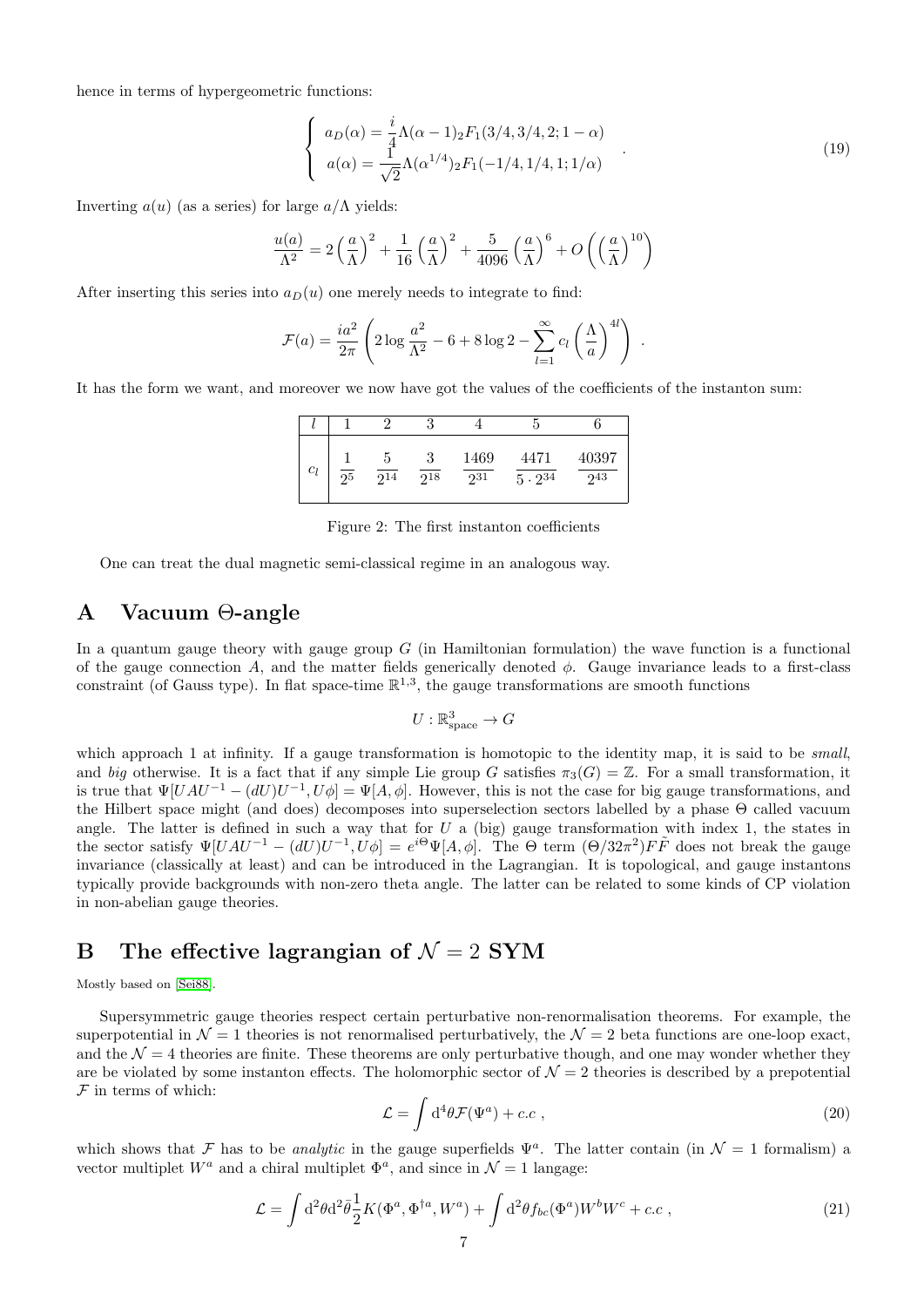one sees that the Kähler potential is given by  $2\partial_a \mathcal{F}(e^W)_{ab} \Phi^{\dagger b} + c.c$  and  $f_{ab}$ , by  $f_{ab} = \frac{1}{2} \partial_a \partial_b \mathcal{F}$ . It is clear that the theory has flat directions, and that a potential for the scalars  $\phi^a$  can only arise from the D-terms. A potential for the chiral superfields  $\Phi^a$  cannot be generated perturbatively or non-perturbatively because it is not compatible with  $\mathcal{N} = 2$  SUSY.

A minimal theory would correspond to the choice  $\mathcal{F} = (1/8g^2)(\Psi^a)^2$ . Its R-symmetry group is  $SU(2) \times U(1)$ , where the SU(2) factors rotates the two  $\theta$ 's, and the U(1) multiplies them by a phase. The R-symmetry suffers an anomaly in non-trivial instanton backgrounds:

<span id="page-7-0"></span>
$$
\partial_{\mu}j^{\mu} = (g^2 N_c / 8\pi^2) F\bar{F} \tag{22}
$$

(where  $N_c$  comes from the gauge group which is here asumed to be  $SU(N_c)$ ) and is spontaneously broken to  $\mathbb{Z}_{4N_c}$ .

When  $N_c = 2$ , the low-energy theory (after the Higgs mechanism induced by the VEV a), contains only one multiplet Ψ which includes the gauge boson for the unbroken direction. There are no non-abelian interactions, hence the infrared behaviour is smooth and one can construct the effective action for the superfield. This latter is still  $\mathcal{N}=2$  supersymmetric, hence the effective lagrangian can also be expressed as  $\mathcal{L}_{\text{eff}} = \int d^4\theta \mathcal{F}_{\text{eff}} + c.c.$ 

**Perturbation theory.** Invariance under the U(1) symmetry restrict the form of  $\mathcal{F}_{\text{eff}}^{\text{pert}}$  to:

<span id="page-7-1"></span>
$$
\mathcal{F}_{\text{eff}}^{\text{pert}} = (1/8g^2)\Psi^2[A_1 + A_2 \log(\Psi^2/\Lambda^2)],\qquad (23)
$$

where  $A_1$  and  $A_2$  are two constants and  $\Lambda$  is the scale at which g is defined. Changing the value of  $A_1$  changes  $\Lambda$ , and one can choose some value of  $\Lambda$  such that  $A_1 = 1$ .

Although the effective action is U(1)-invariant, for  $A_2 \neq 0$  the effective lagrangian is not, and under a transformation  $\alpha \in U(1)$  it gets shifted by  $\alpha(A_2/g^2) F\tilde{F}$ . Comparing this with Eq. [22,](#page-7-0) we see that  $A_2 = g^2/4\pi^2$ . Hence the second term in Eq. [23](#page-7-1) is a one-loop effect.

As one writes the effective action in components one finds

$$
\mathcal{F}_{\text{eff}}^{\text{pert}} = \left(\frac{1}{8g^2}\right) \left[1 + \frac{3g^2}{4\pi^2} + \left(\frac{g^2}{4\pi^2}\right) \log\left(\frac{\phi^2}{\Lambda^2}\right)\right] \,,\tag{24}
$$

from which one can derive the effective gauge coupling.

 $\mathcal{N}=1$  theories are less rigid, and allow field redefinitions yielding fields that have simple U(1) transformations, however these redefinitions are singular and the argument of above does not apply. This is related to the so-called multiplet of anomalies. See also the Adler-Bardeen theorem.

**Non-perturbative effects** While in the perturbative study it seems one can use the  $U(1)$  symmetry to constraint the form of the prepotential, this symmetry is broken to  $\mathbb{Z}_8$  in non-trivial instanton backgrounds. At the level of one instanton, this  $U(1)$  symmetry is expected to be violated by eight units, in which case the contribution of oneinstanton to F has to be of the form  $a_1 \exp(-8\pi^2/g^2) \Lambda^4/\Phi^2$ . It turns out that  $a_1$  cannot depend on g. Symmetry would allow one anti-instanton contribution in  $\Psi^6/\Lambda^4$ , however this contribution would blow-up at weak coupling, hence has to be discarded, since instantons are exponentially suppressed at weak coupling.

The beta functions also depends on the instantons, which thus violate the corresponding perturbative nonrenormalisation theorems.

**Theta term** A theta term  $(\Theta/32\pi^2)F\tilde{F}$  can in principle be added to the  $\mathcal{N}=2$  lagrangian, however it can be shifted to zero with help of the U(1) symmetry. However, non-trivial CP violation can be induced by the expectation value of the scalar of the vector multiplet. One then defines  $\Theta$  to be the coefficient of  $(1/32\pi^2)F\tilde{F}$  in the low energy effective action in a given vacuum. The beta functions are given by:

$$
\beta_g(g, \Theta) = -(1/4\pi^2)g^3 + 48a_1 \cos \Theta g^3 \exp(-8\pi^2/g^2) + O(\exp(-16\pi^2/g^2))
$$

$$
\beta_{\Theta}(g, \Theta) = -768\pi^2 a_1 \sin \Theta \exp(-8\pi^2/g^2) + O(\exp(-16\pi^2/g^2))
$$

This analysis can be extended to multi-instantons, and other gauge groups, possibly with matter. For  $SU(N_c)$  gauge groups, for instance, the effective prepotential is:

<span id="page-7-2"></span>
$$
\mathcal{F}_{\text{eff}} = \Psi^2 (1/8g^2) + (N_c/64\pi^2) \log(\Psi^2/\Lambda^2) + \sum_{l=1}^{\infty} a_l \exp(-8\pi^2 l/g^2) (\Lambda^2/\Psi^2)^{lN_c})
$$
(25)

There is a non-renormalisation theorem in perturbation theory around any instanton configuration since the coefficients  $a_l$  are independent of g. However it is not know at the time of writing (1988) whether the sum of Eq. [25](#page-7-2) converges, or even if some effects weaker than instantons also need to be taken into account.

Eventually,  $\mathcal{N}=4$  theories in 4d are so rigid that these non-perturbative corrections (which arise generically for  $\mathcal{N}=2$  theories) are absent. Hence the non-renormalisation theorems asserting that  $\mathcal{N}=4$  theories are finite, hold perturbatively as well as non-perturbatively.